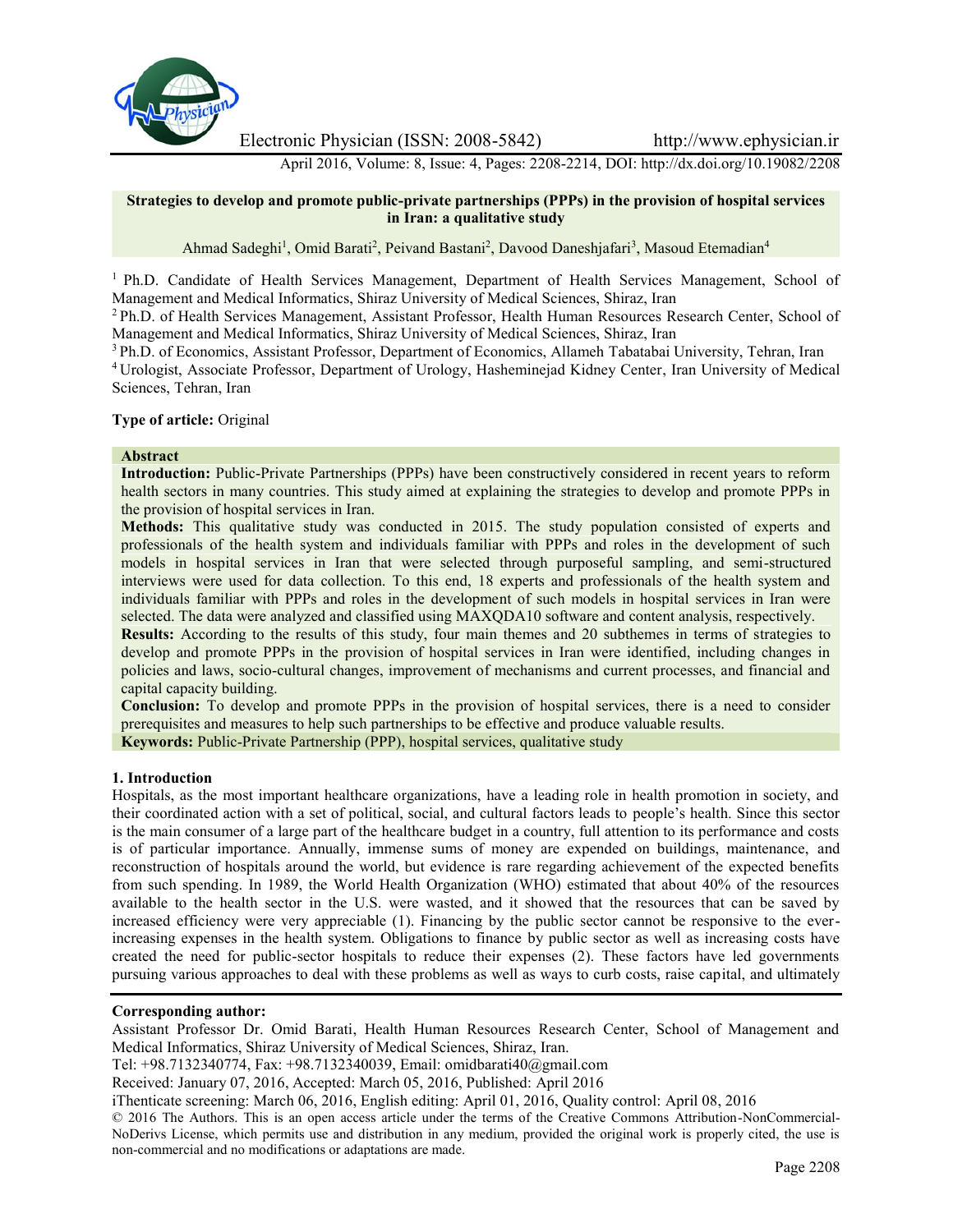achieve better health outcomes through more active participation of the private sector in providing services and also financing this sector (3). To benefit from the capabilities of public and private sectors in the form of a hybrid model, the Public-Private Partnership (PPP) model was introduced in 1990, and it has been used constructively in recent years to reform healthcare sectors in many countries. In fact, PPP can be a powerful political tool for improving and promoting the survival and quality of services in public hospitals (4). PPP is trying to implement some of the principles of the private sector, including economic balance and revenues through a rigorous financial management to solve some major problems in the public sector (5). Several definitions of PPP have been presented by different sources. One of the fairly comprehensive definitions is as follows: contractual agreement between public sector and private sector in which the private sector executes some government activities on behalf of the private sector within a specified time, in a framework of negotiations, with a risk-adjusted extent, and determined executive rewards. Each of these sectors gains considerable benefits and interests. In fact, PPP includes a range of traditional methods of procurement of services by the public sector and full privatization (6). There is a growing belief that partnership between public and private sectors can lead to increased efficiency, equality, accountability, quality, and accessibility in the health system. In PPP, the sectors can make use of mutually competitive advantages of each other in the fields of technology, knowledge, resources, skills, and management capabilities (7). Examination of different experiences of various countries on the use of different options of PPP indicates the impact of these options on the cost of providing services, amount of operation, access of the population covered, and other performance indicators of public hospitals (8). The results of several studies have suggested that several factors have been identified for the implementation and success of executing PPP projects. For example, some researchers have considered various factors to be important factors and requirements in the implementation of PPP (9-11). These factors include proper understanding of the project, stable economic and political conditions, adequate economic justification, sufficient initial capital, strong governance and management, appropriate allocation of risks, enough experience, use of reputable and competent contractors, and innovation in funding. Therefore, in order to achieve success in the implementation of PPP and its development and promotion, these factors should be considered to avoid any failure in the implementation and operation of these PPP projects. In Iran, more than half of the funds of the health sector are allotted to hospitals; however, the low hospital bed occupancy rate compared with that of developed countries reflects the fact that the available resources are not exploited properly, and it would necessitate the use of appropriate management methods. Therefore, policy-makers and senior officials are seeking ways to get out of this situation and implement appropriate policies and measures to improve the situation of hospitals in the country, especially in the public sector. Taking advantage of the potential capacity of the private sector in the hospital system is one of these policies (12). Considering the obligations in upstream documents, such as the overall policies of Article 44 of the Constitution of the Islamic Republic of Iran, on better and more interactions with the private sector (Provision 136), and given that the foundations of this model have been defined in the budget laws in 2015 and in the laws of the Fifth Socio-Economic Plan, it seems necessary to conduct a study to identify strategies to develop and promote PPPs in the provision of hospital services in Iran in order to raise awareness among policy makers and managers in the field of health planning and decision-making. It seems that implementing and promoting the PPP model can help develop some areas of health services, as it has done in different fields of the economy earlier (13). Overall, we can conclude that a managed PPP can even aid seemingly unlikely aspects of the public health sector, such as education and personnel management very much and help public hospitals overcome many of their age-long shortcomings and more recent constraints.

## **2. Material and Methods**

This was an exploratory qualitative research study that sued content analysis and was conducted for a specific purpose in 2015. The statistical population consisted of experts and professionals of the health system and individuals familiar with PPP models and roles in the development of the model in hospital services in Iran. The purposive sampling method was used to conduct the interviews. This method is one of the most common methods of sampling in qualitative studies in which the group of participants is selected based on pre-specified criteria related to specific research questions (14). In this approach, participants are handpicked by the researcher because they have the features or the phenomena considered or they have rich information about specific cases (15). Likewise, in order to increase the diversity of attitudes, the purposive sampling method with maximum diversity was used in such a way that, after the first sample selection, the sample was asked to introduce other experts (16). The criterion for sample size in this study was similar to qualitative studies in terms of reaching the saturation level of data, and, when new codes were not obtained, the sampling was finished. Accordingly, 18 professionals and experts in Iran's health system were interviewed. Of these individuals, nine representatives of the public sector (Ministry of Health, University of Medical Sciences, and public hospitals) and nine representatives of the private sector (Moheb Institution, Moheb Hospital) were enrolled in the study. At first, the interview guide was prepared according to the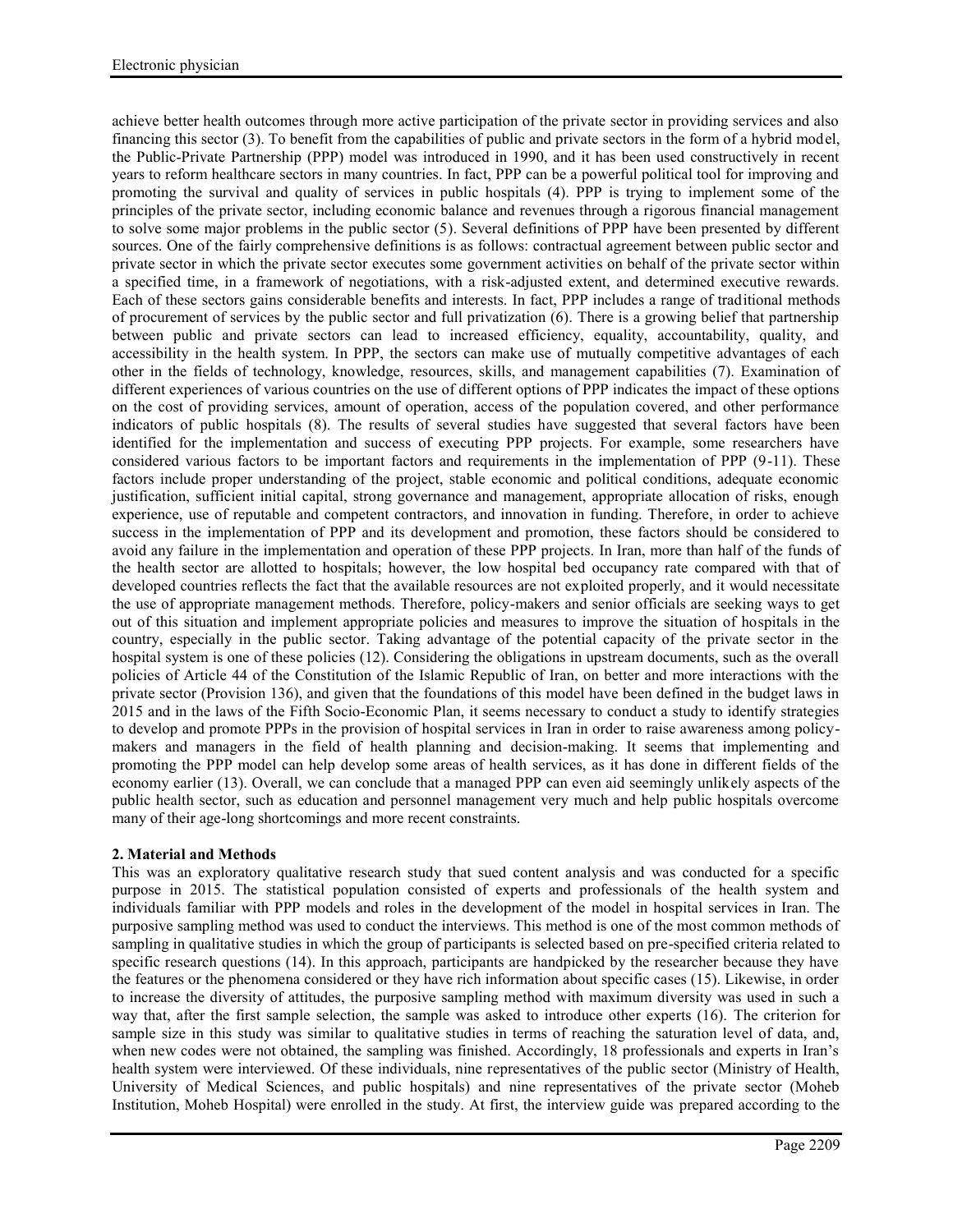theoretical background of the study and review of the related literature in a semi-structured form with seven questions. In order to determine the validity and reliability of the significance of the questions from the participants' perspectives, three pilot interviews were conducted with individuals who were not among the selected participants; according to their attitudes and in necessity, the required amendments were made to remove the defects. Ultimately, 10 final questions were decided upon to conduct the main interviews of this study. The interviews were administered in the form of individual, semi-structured interviews. Accordingly, first, general questions were asked to start the interviews; then, the process of interviews was directed based on the participant's answers to questions. Interviews were conducted by appointment, and the locations of the interviews were chosen by the participants. Thus, after coordination, all interviews were conducted in the participants' workplaces, and the duration of each interview ranged from 30 to 90 minutes, depending on the conditions and the willingness of the participants. All interviews were recorded, and, immediately after the end of each session, they were written down with the consent of the participants to determine the data saturation time and increase the accuracy and preciseness of transcribing the texts. In order to consider the ethical issues of this study, the informed consent of the participants was obtained, and they were assured that their participation and recording the interviews were voluntary. They also were assured that their information would remain confidential, available only to the researcher, and that they had the right to withdraw at any stage of the study. The content analysis method was used to analyze the data at each stage. This method is a specialized technique for processing scientific data, and it is used to determine the presence of certain words and concepts in the text to summarize, describe, and interpret the data (17, 18). To this end, the interviewer transcribed the contents after each interview. The transcriptions of the interviews were studied several times to obtain a general understanding of them. In addition, the transcribed texts for each interview were given to the relevant interviewees so they could provide comments or revisions. The interview texts were fed into MAXQDA software, version 10, and the initial codes were extracted. Then, with the cooperation and the use of the opinions of the participants and the members of the research team, the final codes and themes of the study were extracted. To consolidate the results, different strategies were used, such as member checks, submission of the transcribed and interpreted texts to the participants, and reception of their comments and suggestions, peer checks, and peer debriefing (19). Approval of the transcribed texts and the extracted codes and themes was conducted by two members of the research team with no conflict of interest regarding the subject of the study.

## **3. Results**

Of the 18 interviewees present, all were male with the average age and working experience of  $48 \pm 8.94$  and  $23 \pm 24$ 7.81 years, respectively. According to the results of the study, four main themes and 20 sub-themes related to the strategies to develop and promote PPP in the provision of hospital services in Iran were identified, and they are provided in Table 1.

| Themes            | Sub-Themes                                                                                  |
|-------------------|---------------------------------------------------------------------------------------------|
| Changes in        | Stability in government policies, Improvement and enhancement of insurance and              |
| Policies and Laws | associated insurance organizations, Competitive pricing, Balance between price and          |
|                   | quality in healthcare sector, Movement to the formation of board of trustees in hospitals,  |
|                   | acceptance the role of trustee and policy-maker by Ministry of Health and avoiding the      |
|                   | implementation role, Reform and actualization of tariffs                                    |
| Socio-Cultural    | Changes in culture and public opinion and attraction of people's trust, National            |
| Changes           | commitment and coordination between government and parliament, Mental and attitudinal       |
|                   | paradigm shift of government towards private sector, Full support of partnership with       |
|                   | private sector by senior management and decision-makers of health sector                    |
| Improvement of    | Creation of a strong and unified entity to manage the relationships with private sector,    |
| Current           | Identification of a trustee and main executor of these types of partnerships, Transparency  |
| Mechanisms and    | and proper management of existing patterns and their implementation, Development of a       |
| Processes         | fair and transparent contract in accordance with the project, Execution in a pilot form and |
|                   | provision of infrastructure before implementation, Reduction in the size of government      |
|                   | bodies (decrease in chairmanship)                                                           |
| Financial and     | Establishment of conditions and contexts to attract investors, Incentives for investors to  |
| Capital Capacity  | enter the field, Government guarantees to buy the service and also return on base and       |
| <b>Building</b>   | benefit of investors                                                                        |

| Table 1. Main themes and sub-themes of the strategies to develop and promote PPP in the provision of hospital |  |
|---------------------------------------------------------------------------------------------------------------|--|
| services in Iran                                                                                              |  |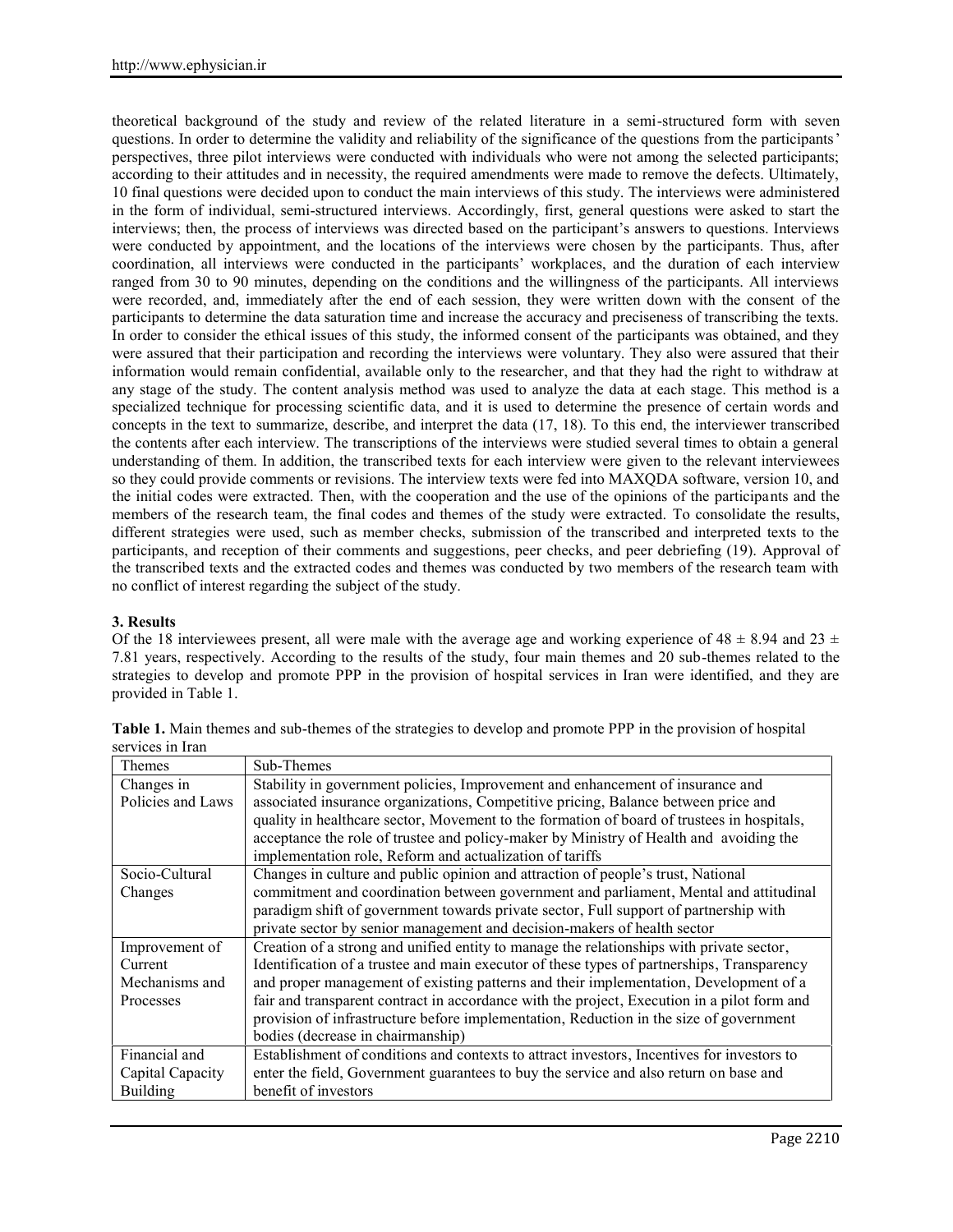# *3.1. Changes in Policies and Laws*

One of the factors that can provide the context for the development and promotion of PPP in the provision of medical services in Iran is changes in current policies and laws. In this regard, stable government policies could provide for the development of PPP. This is the issue that many interviewees highlighted. "Governments must have stable policies. On the economic issues, they cannot say everything as they like, [for instance] a President might come and say that I will reduce the bank interest to 5%, one might come and abandon it; then, another one might come and say that I will reduce the bank interest to zero. This approach makes investors have no trust." (P5). Reform and restructuring of insurance in Iran was one of the other issues that, according to many interviewees, needed attention for the development of PPP. In this regard, one of the participants stated that: "We must have strong insurance organizations, those that can sign numerous contracts. Now, we have just one contract. It can cover a limited part of the services [as a result] insurance is not perfect. In some situations, people need more than that and it should have a better coverage of insurance." (P11). Some participants believed that the Ministry of Health should only have the task of trusteeship and policy-making and that it should not be involved in executive affairs. "The Ministry of Health is required to do as a trustee, as a supervisor, as a policy-maker and legislator. The private sector or PPPs, charities, and other organizations come and provide services. The Ministry of Health should only supervise and have the role of a trustee and policy-maker." (P8, P12). Some of the interviewees considered the formation of a Board of Trustees in hospitals as a starting point for the development of PPP and, consequently, chain hospitals. In this regard, one of the senior managers of the health system stated that: "Formation of chain hospitals needs that a hospital becomes an independent economic unit called the board of trustees. After that, this independent economic unit can invest to establish other branches in other provinces and even it is likely to do it with an external or internal partner." (P17).

# *3.2. Socio-Cultural Changes*

Another issue that was identified to develop and promote PPP in Iran's hospitals was socio-cultural changes. Change in the mindset and belief of individuals regarding the use of the capacities of the private sector is one of the important things noted by the participants. They believed that the development and promotion of PPP requires changes in mentality and culture. "In my opinion, most of the problems are related to cultural ones; I mean the cultural mindset that is prevailing in the parliament, in government, in the Ministry of Health is in a way that they need no help, but when you analyze it; you find that the need is very serious and you should help them as soon as possible. If the cultural mindset shifts and they feel that they should make use of the capacities of the private sector, I think they could provide the background for PPP." (P2, P6). In this regard, one of the interviewees believed that: "In the healthcare sector, we should consider the issue of utilitarian in the private sector. We think people involved in the government are very good and all people in the private sector are bad. First of all, this mental paradigm must be changed." (P5).

## *3.3. Improvements in Current Mechanisms and Processes*

Improvement in current mechanisms and processes is another important issue necessary to develop and promote PPP. One of these mechanisms highlighted by the majority of interviewees was creating a strong and single entity for managing relationships with private sector. "There should be a committee to issue the qualifications of private partners. In all countries, there is a very strong consortium that sets up the contracts, approves the qualifications of private sector, and monitors everything. We need such a framework which is supported and does not change with any changes in the government." (P14). Clarification of existing patterns and their management were among the important issues taken into account by many participants for the development and promotion of PPP in Iran. In this regard, one of the interviewees said that: "If PPP wants to promote, the example cases that have already started need at first a good management to have a good outcome. Now, our status and the activities we started (Moheb Institution) lead the non-governmental organizations have no tendency to this issue due to the problems that we were involved in. They say that you got into this work, did your best, got forward, and got involved in all the problems and challenges; so why the private sector should start the same thing. The government should start, come forward, and help and facilitate everything and ask the private sector to get forward." (P7). "Transparency is a very important issue. We have to clarify this model to help the private sector to step up. If these problems are not solved in this model, it cannot be expanded. We have to start from pilot cases. Because it helps us do it better and create a good motivation for the rest of private investors." (P17). Another strategy suggested to develop and promote PPP was the formulation of proper and understandable contracts. "My suggestion is to have someone outside of the health system in Iran, perhaps I should say an international consultant who studies our laws and then develops a strong legal agreement based on the laws in Iran in order to assure the investors that their capital is provided. The government is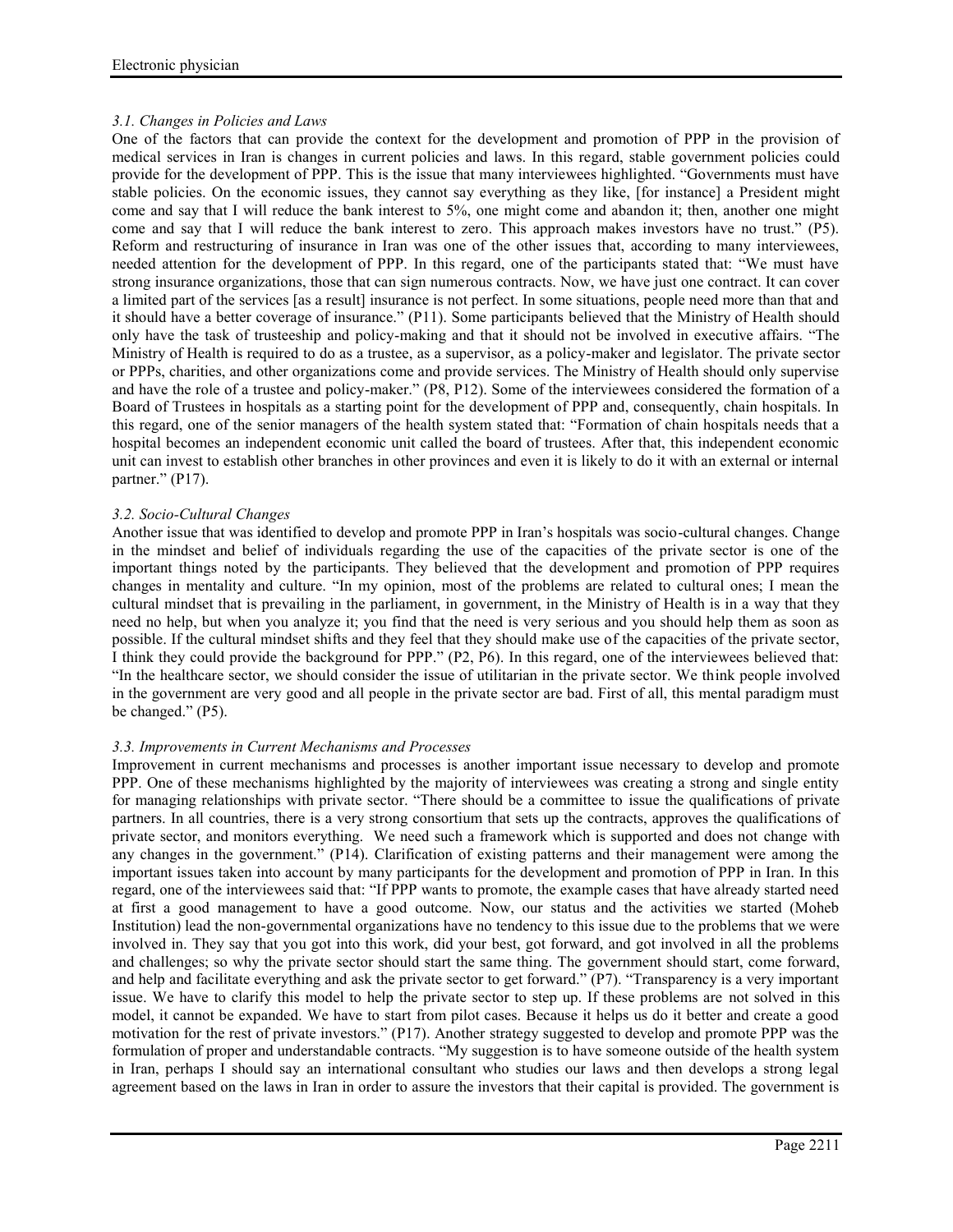also confident that its rights are met according to the contract, and the investor and the government start to debate. We have problems with the agreements which are irrational and ambiguous." (P2).

## *3.4. Financial and Capital Capacity Building*

Providing conditions and the background for attracting investment is another strategy that was mentioned by some individuals. In this respect, one of the participants believed that: "To make such partnerships happen in Iran, we need to do something that would help the investor prefer to invest in hospitals rather than in other places. There must be government guarantees for return on capital and earnings to the investor because no one tends to invest somewhere without any return on investment." (P13). One of the things that sets the stage for attracting investment in the health sector is considering incentives and motives awarded by the government. "The most important thing in the economy of health is individuals' participation in providing services through investment. To attract investors in the provision of healthcare services, we need to define different incentives from the government. The government has a number of facilities which can be given to the private sector to keep the total cost low; in other words, to increase the earnings. For example, the government can delete the price of land from this equation." (P4). Government guarantees for investors were one of the other issues that was highlighted by participants in order to develop and promote PPP. For example, one of the participants believed that: "The government needs to think ahead to develop its services and to play a prominent role in this regard. For example, the government needs to ensure that there is a market, there is a guarantee about the existing risks, and take these risks from the investors such as domestic risks and exchange rate risks." (P10).

## **4. Discussion**

Most of the individuals who believed in the provision of healthcare services by a centralized public system in the past have argued that the private sector is an indispensable part of a national program of providing healthcare services and that the use of various methods of private-sector partnership can effectively contribute to improved quality, reduced costs, and better management of resources and efficiency (20). There should be prerequisites and arrangements for the development of these partnerships so that they can be effective and bring valuable results and outcomes. Four main strategies that were identified as the main factors in the development and promotion of PPPs in the provision of hospital services in Iran were changes in policies and laws, socio-cultural changes, improvement of current mechanisms and processes, and capital and financial capacity building. In terms of political and legal strategies, different countries have taken various measures in order to implement, develop, and promote PPP. For example, a separate chapter on PPP was considered in the Constitution in Thailand. In the UK, as one of the pioneers in PPP, units of PPP were established at the level of Ministries, and incentives to the private sector were recommended. In Germany, policies to support small firms to join PPPs were adopted (21). Although partnership with the private sector and the use of its capacities in Iran's 20-Year Prospective Plan and the provisions of the Fourth and the Fifth Development Plans were considered, the development and promotion of such partnerships in the healthcare sector require changes and amendments to existing laws and policies. It is better to approve legal provisions and regulations to strengthen PPP contracts by the government and the judicial system. In this regard, Grimsy and Lewis concluded that conflicts are inevitable in PPP without an efficient and optimal legal framework, and they stated that revisions in existing laws and policies must be taken into account for PPP projects to succeed (22).

Another strategy identified to develop and promote PPP in the provision of hospital services in Iran was socio cultural changes. In a study conducted in Sri Lanka, various strategies, such as changes in the mindset of health workforce, provision of education to the political leaders in the country, and culture-building in terms of accepting PPP in order to provide health services, were suggested for the development of PPP in the healthcare industry (23), which partially confirmed the results in our study. Government support is vital in the early years of the development of PPP projects or in a new market. Without adequate support by the government, the private sector will not be willing to get involved in PPP.

Improvement of current mechanisms and processes was one of the other strategies that was suggested for the development and promotion of PPP. In this respect, the results of a systematic study revealed the effectiveness of PPP projects on several factors, including writing a contract, role of partners, legal framework, and stakeholders' partnership (24). India also implemented PPP for some projects in a pilot form. In fact, the temporary and pilot implementation of the program has advantages that examine the feasibility of the program and can identify the strengths and weaknesses for the implementation of future programs (25). The PPP models of Hasheminejad Hospital and Moheb Institution in Iran were relatively successful examples among public hospitals, which provided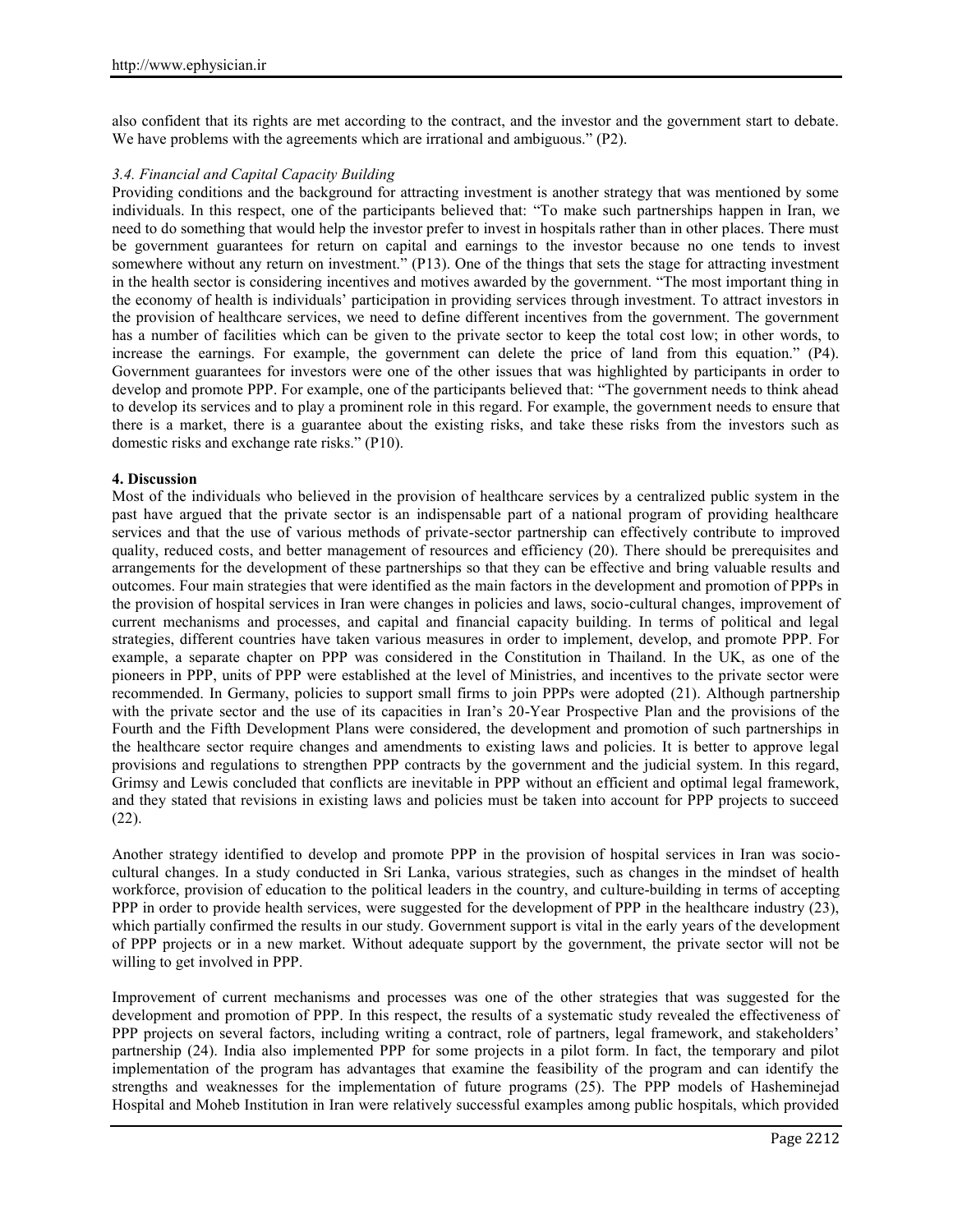capital entry into the health sector and could be promoted and expanded according to the existing laws and capacities. The experiences in other countries may not be exactly applicable in Iran, but it seems that the localization of this model and its adaptation with the conditions of the country could well change the administration of educational medical centers in Iran.

Financial and capital capacity building was considered as one of the other important factors for the development of PPP in hospital services in Iran. In fact, governments should provide the groundwork for attracting investment in health sector. To do so, incentives and motives for the entry of investors in this area should be taken into account. Such incentives and motives for private investors can provide an appropriate context for investment in the health sector. Stimuli and incentives, such as loans with reasonable interest rates and guarantees for reasonable returns on earnings, can be used in the regard. If governments provide these for the private sector, investors will be more motivated to finance in underprivileged areas, and this leads to a reduction in the financial burden on the governments to provide public services (26). In this regard, evidence suggests that the allocation of low-interest loans for PPP projects in Thailand, providing loans and facilities from the Development Fund in India, and allocation of funds and loans from the banks to the private partners in the UK have been some of the strategies and incentives for PPP development in the health sector (21). In the unique experience of PPP in Iran's health sector (Moheb Hospital), bank facilities were awarded to the private sector partner as an incentive to join the PPP projects; therefore, this kind of facilities and other financial incentives should continue for further development of PPP projects and motivate investors and the government to take steps to buy back the services from the private sector, consider reasonable profits for investors, and create confidence among them.

# **5. Limitations**

This study encountered several limitations as follows: first, triangulation could not occur because the limited number of participants did not allow the researchers to use a mix-method design. Also, sequential interviews with one participant were not possible.

## **6. Conclusions**

Identification of the factors that affect the development and promotion of PPP models before their implementation and execution can be very effective. In this study, various factors, such as changes in policies and laws, socio cultural changes, correction of current mechanisms and processes, and financial and capital capacity building, were identified as the most effective strategies in developing and promoting PPP in the provision of hospital services in Iran. Accordingly, given that this study was conducted using the content analysis method by means of interviews to collect the data, it is recommended that more precise investigations and case studies be conducted to extract and explore the influential components, the implementation process, and the achievements. Furthermore, given that the present results and their comparison with other international findings showed the importance of moving towards the implementation of PPP, it was recommended that appropriate studies be conducted before implementing this model in qualified hospitals in Iran.

#### **Acknowledgments:**

This article is part of a Ph.D. thesis in the field of health care management, and it was approved and supported financially by Shiraz University of Medical Sciences, Shiraz, Iran (grant No. 94-7502). The authors express their gratitude to Shiraz University of Medical Sciences as well as all individuals who contributed to the implementation of this study and the interviews.

## **Conflict of Interest:**

There is no conflict of interest to be declared.

#### **Authors' contributions:**

All authors contributed to this project and article equally. All authors read and approved the final manuscript.

## **References**

- 1) Ferdosi M, Farahabadi S, Mofid M, Rejalian F, Haghighat M, Naghdi P. Evaluating the Outsourcing of Nursing Services in Kashani Hospital, Isfahan. Health Inform Manage. 2012; 9(7): 989-96.
- 2) WHO (World Health Organization). World Health Report 2000. 2000. Geneva.